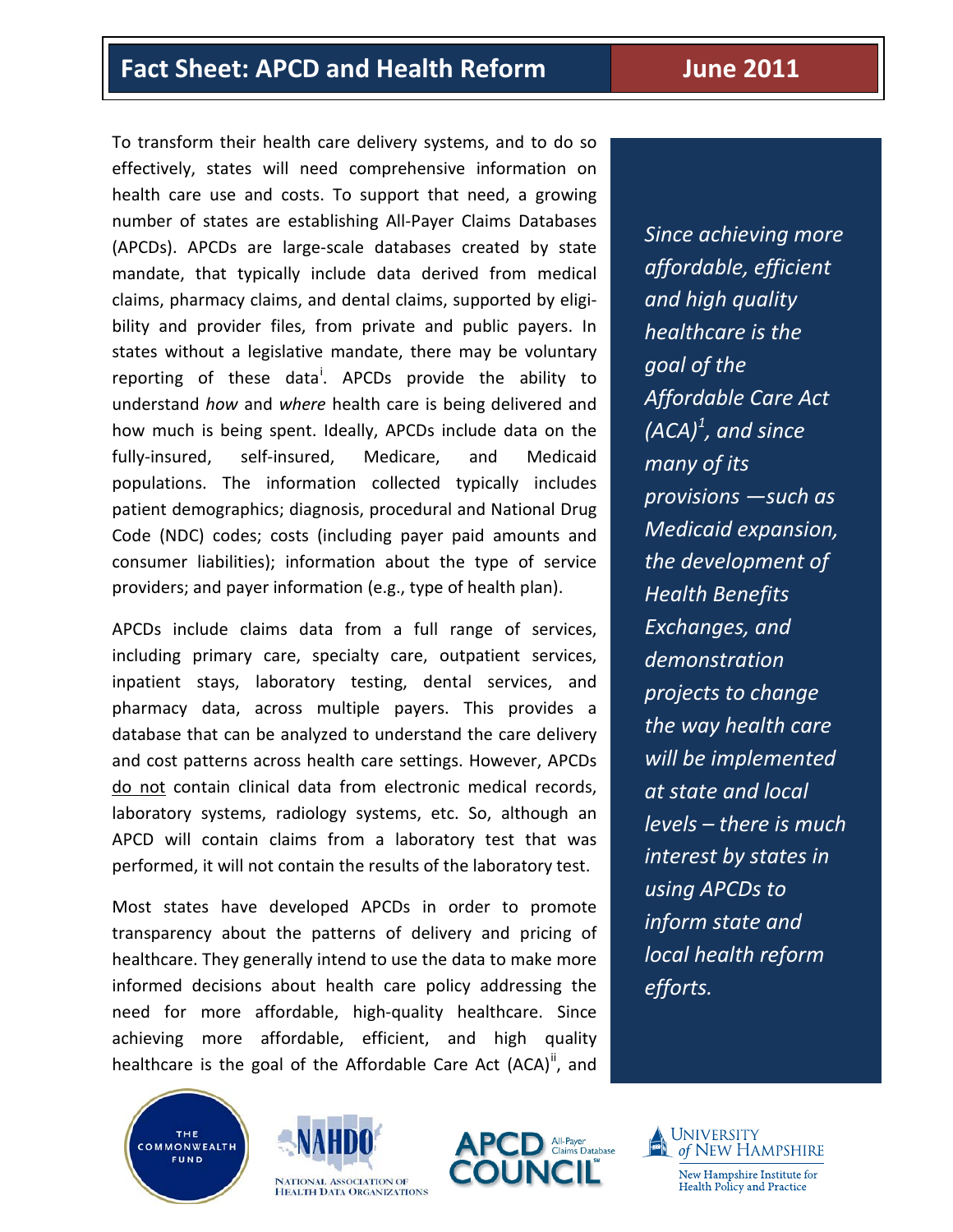# **Fact Sheet: APCD and Health Reform June 2011**

since many of its provisions —such as Medicaid expansion, the development of Health Benefits Exchanges, and demonstration projects to change the way health care will be implemented at state and local levels – there is much interest by states in using APCDs to inform state and local health reform efforts.

This fact sheet focuses on the potential contributions of APCDs to health reform. Given the breadth of health reform, and the multiple possible uses of APCD data, this fact sheet is not intended to be a comprehensive review, but should serve to highlight some key opportunities available to states that have APCDs.

## *Health Care Delivery Reform: Medical Home*

According to the Agency for Healthcare Research and Quality (AHRQ), "the medical home model holds promise as a way to improve health care in America by transforming how primary care is organized and delivered. Building on the work of a large and growing community, AHRQ defines a medical home not simply as a place but as a model of the organization of primary care that delivers the core functions of primary health care."<sup>[iii](#page-3-2)</sup> States across the country have implemented Patient-Centered Medical Home pilots<sup>[iv](#page-3-3)</sup>, including several funded as Medicare Medical Home Demonstrations.<sup>[v](#page-3-4)</sup>

New Hampshire began a commercial medical home pilot in nine (9) primary care practices across the state in the summer of  $2008<sup>vi</sup>$ . As part of that project, the NH APCD was used as the source of data for initial evaluation of the medical home pilot. APCD data was used to calculate pre- and post-pilot per member per month expenditures and utilization measures for the medical home sites across payers, comparing claims data from pilot sites to data from patients not associated with the medical home practices.

#### *Insurance Reform: Rate Review*

A major component of the health reform legislation is the development of health benefits exchanges (HBEs). An early element of the work to develop HBEs has been a focus on rate review. This work is supported by grants from the U.S. Department of Health and Human Services to states in 2010, to "help improve the oversight of proposed health insurance premium increases, take action against insurers seeking unreasonable rate hikes, and ensure consumers receive value for their premium dollars. Viiii Some states with APCDs have been exploring the utility of APCD data to support rate review efforts. The State of Vermont is one of those states, and the preliminary observations from Vermont's work indicate that claims data may be a valuable resource for state rate review efforts, specifically in understanding trends in rate filings and in supporting the development of comparative data for benchmarks.







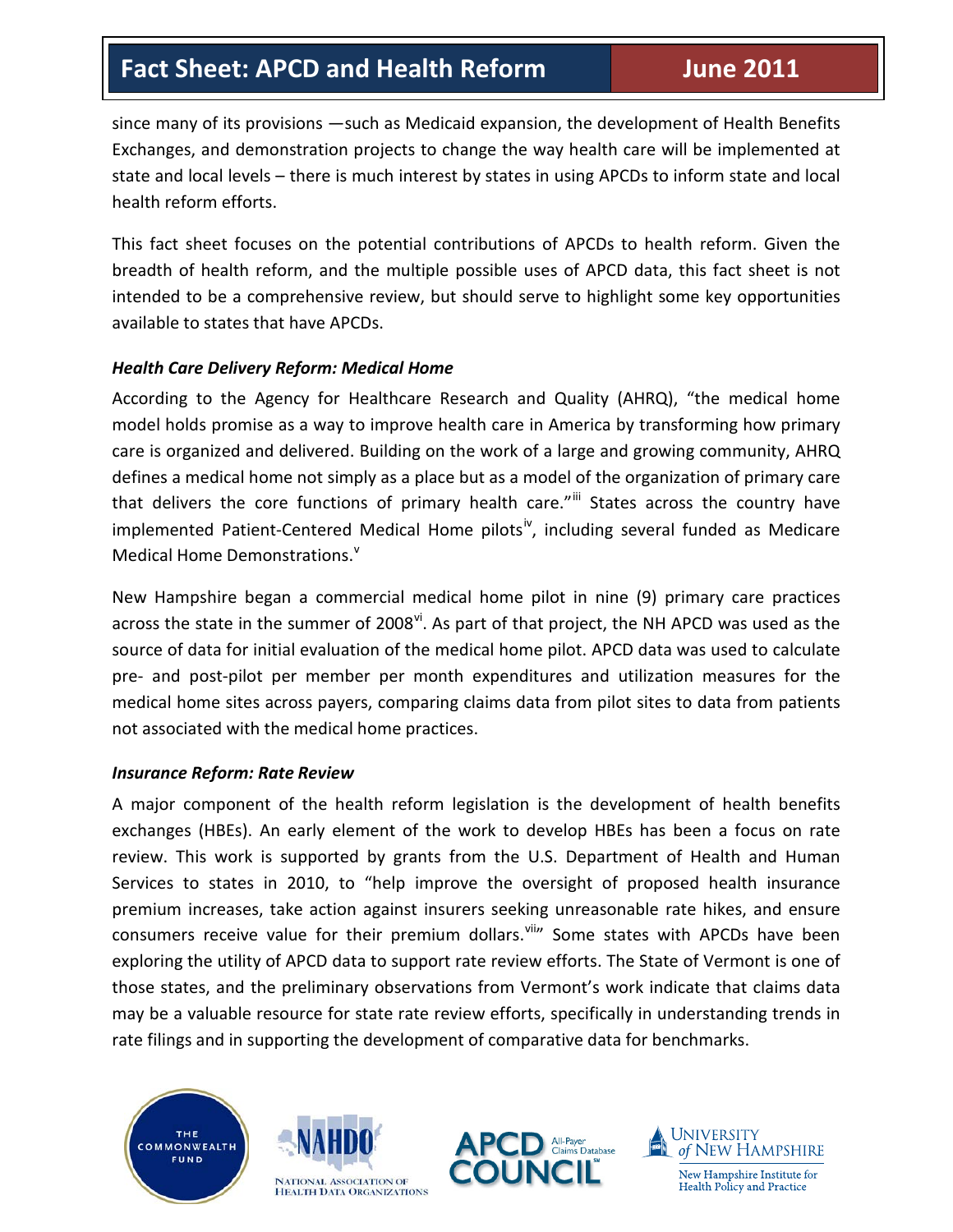According to Dian Kahn, with the Vermont Department of Banking, Insurance, Securities and Health Care Administration (BISHCA), the organization that administers Vermont's APCD and rate review efforts, the APCD in Vermont is being used to understand trends in rate filings:

*Although there are differences between how the insurers use claims data to construct rate filings, there are ways to identify and account for the differences to make the claims data relevant as a tool to understand the trends in rate filings. An example is the need to identify and isolate high cost claims that may trigger the attachment point for stop loss coverage that paid these claims under a separate risk arrangement. The complementary use of claims data in conjunction with a rate filing may support more refined analysis of cost drivers due to the availability of detailed provider information. The availability of claims data from multiple insurers for a state or regional population can support more relevant comparative data for averages and benchmarks.* [viii](#page-3-7)

## *Health Payment Reform: Accountable Care Organizations*

To reshape the organization, delivery, and financing of care for Medicare beneficiaries, the Centers for Medicaid and Medicare Services (CMS) has defined an Accountable Care Organization (ACO) as "an organization of health care providers that agrees to be accountable for the quality, cost, and overall care of Medicare beneficiaries who are enrolled in the traditional fee for service program who are assigned to it."<sup>[ix](#page-3-8)</sup> While this definition and related grant opportunities prescribed by the Patient Protection and Affordable Care Act (PPACA) have attracted much attention, the ACO concept is being considered and/or tested by many states and local organizations with commercial payers and Medicaid programs.

New Hampshire is currently piloting a commercial payer ACO model in five (5) sites across the state.<sup>[x](#page-3-9)</sup> In the NH Accountable Care Organization pilot, the APCD data is guiding decisions about how to structure the pilot (e.g., how to calculate a global budget for a geographic area) and is the source of information on baseline of costs and quality of care. Since the New Hampshire APCD includes encounter data at multiple points in time and across multiple payers, it will be possible for the project to follow patients as they move between payers and providers. In addition, because the APCD is not aligned with a particular payer or ACO system, participating sites are comfortable using it as a source for data aggregation. Limitations of the New Hampshire APCD that may affect this project include availability of timely data since data processing can be slow, not having data from all small carriers and from out-of-state plans, and missing data on carrier incentive and administrative fees and other charges that are not seen in the claims data.